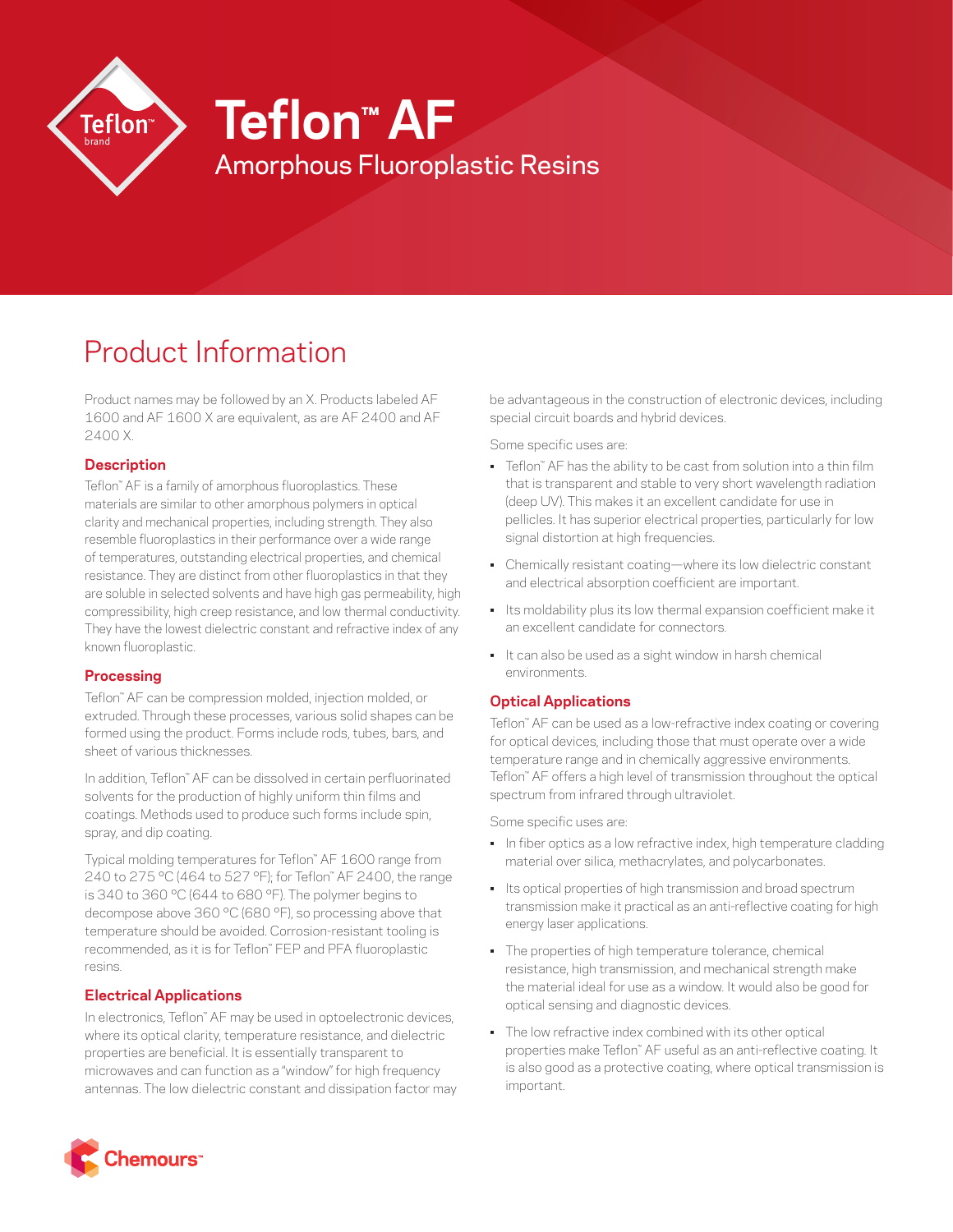## **Typical Property Data for Teflon™ AF Resins**

|                                                                                                            | <b>ASTM</b>                    |                                                           | Grade                                                               |                                                                      |
|------------------------------------------------------------------------------------------------------------|--------------------------------|-----------------------------------------------------------|---------------------------------------------------------------------|----------------------------------------------------------------------|
| Property                                                                                                   | Method                         | Unit                                                      | 1600                                                                | 2400                                                                 |
| Electrical                                                                                                 |                                |                                                           |                                                                     |                                                                      |
| Dielectric Constant<br><b>Dissipation Factor</b><br>Dielectric Strength                                    | D150<br>D150<br>D149           | kV/0.1 mm                                                 | 1.93<br>$0.0001 - 0.0002$<br>2.1                                    | 1.90<br>$0.0001 - 0.0003$<br>1.9                                     |
| <b>Optical</b>                                                                                             |                                |                                                           |                                                                     |                                                                      |
| Optical Transmission<br>Refractive Index<br><b>ABBE Number</b>                                             | D1003<br>D542                  | $\%$                                                      | >95<br>1.31<br>92                                                   | >95<br>1.29<br>113                                                   |
| Mechanical                                                                                                 |                                |                                                           |                                                                     |                                                                      |
| Yield Strength<br>23 °C (73 °F)<br>220 °C (428 °F)                                                         |                                | MPa                                                       | $27.4 \pm 1.0$<br>$6.7 \pm 5.9$                                     | $26.4 \pm 1.9$<br>$8.7 \pm 4.0$                                      |
| Tensile Strength<br>23 °C (73 °F)<br>220 °C (428 °F)                                                       | D638                           | MPa                                                       | $26.9 \pm 1.5$<br>$7.7 \pm 6.1$                                     | $26.4 \pm 1.9$<br>$4.2 \pm 1.8$                                      |
| Elongation at Break<br>23 °C (73 °F)<br>220 °C (428 °F)                                                    | D638                           | $\%$                                                      | $17.1 \pm 5.0$<br>$89.3 \pm 13.1$                                   | $7.9 \pm 2.3$<br>$8.4 \pm 4.1$                                       |
| Tensile Modulus                                                                                            | D638                           | GPa                                                       | 1.6                                                                 | 1.5                                                                  |
| Flexural Modulus<br>23 °C (73 °F)<br>220 °C (428 °F)                                                       | D790                           | GPa                                                       | $1.8 \pm 0.1$<br>$1.0 \pm 0.1$                                      | $1.6 \pm 0.1$<br>$0.7 \pm 0.1$                                       |
| Hardness<br>Rockwell, 23 °C (73 °F)<br>Durometer, Shore D<br>23 °C (73 °F)<br>220 °C (428 °F)              | D785<br>D1706                  |                                                           | 103<br>77<br>70                                                     | 97.5<br>75<br>65                                                     |
| Impact Strength                                                                                            | Notched Izod                   | $\mathbb N$                                               |                                                                     |                                                                      |
| Deflection Temperature<br>66 psi<br>264 psi                                                                | <b>D648</b>                    | $^{\circ}$ C ( $^{\circ}$ F)                              | 156 (313)<br>154 (309                                               | 200 (392)<br>174 (345)                                               |
| Chemical                                                                                                   |                                |                                                           |                                                                     |                                                                      |
| Contact Angle with Water<br><b>Critical Surface Energy</b><br>Taber Abrasion<br><b>Chemical Resistance</b> | D570                           | Degrees<br>Dynes/cm<br>cc/2000 cycles                     | 104<br>15.7<br>0.107                                                | 105<br>15.6<br>0.2                                                   |
| Water Absorption<br>Gas Permeability                                                                       |                                | $\%$                                                      | < 0.01                                                              | < 0.01                                                               |
| $H_2O$<br>0,<br>$N_{2}$<br>CO <sub>2</sub>                                                                 |                                | Barrer<br>Barrer<br>Barrer<br>Barrer                      | 1142<br>340<br>130                                                  | 4,026<br>990<br>490<br>2800                                          |
| <b>Other</b>                                                                                               |                                |                                                           |                                                                     |                                                                      |
| $\int_{9}$<br>Specific Gravity<br>Melt Flow Rate (5.0 kg)<br>Volume Coefficient of Thermal Expansion       | D3418<br>D792<br>D1238<br>E831 | $^{\circ}$ C ( $^{\circ}$ F)<br>$g/10$ min<br>ppm/°C (°F) | $160(320) \pm 5$<br>1.78<br>4 ± 2 (at 260 °C [500 °F])<br>260 (500) | $240(464) \pm 10$<br>1.67<br>13 ±4 (at 360 °C [680 °F])<br>301 (572) |